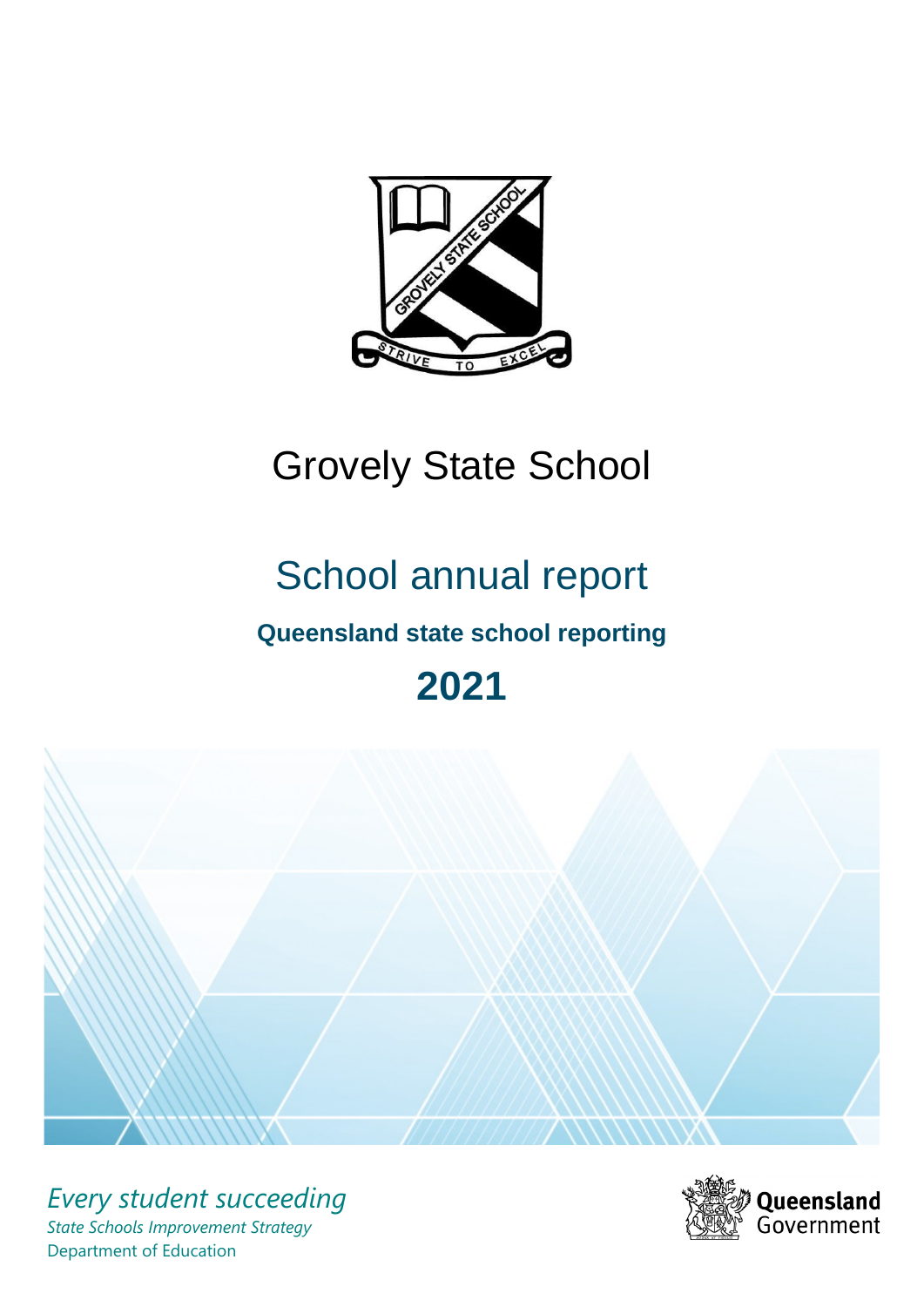**OFFICIAL – Public** Published as information source only. Public information used to create this report may not appear in this format in the public domain Please refer to disclaimer information.

#### **Contact details**

| <b>Postal Address</b> | 200 Dawson Parade Grovely 4054 |
|-----------------------|--------------------------------|
| <b>Phone</b>          | $(07)$ 3354 6333               |
| Fax                   |                                |
| <b>Email</b>          | principal@grovelyss.eq.edu.au  |
| Website               | https://grovelyss.eg.edu.au    |

#### **Disclaimer**

The materials presented in this report are distributed by the Department of Education (the department) as an information source only.

The information and data in this report is subject to change without notice.<br>The department makes no statements, representations, or warranties about the accuracy or completeness of, and you should not rely on, any informa report. The department disclaim all responsibility and all liability (including without limitation, liability in negligence) for all expenses, losses, damages and costs you might incur as a

result of the information in this report being inaccurate or incomplete in any way, and for any reason. Despite our best efforts, the department makes no warranties that the information in this report is free of infection by computer viruses or other contamination.

2021 School annual report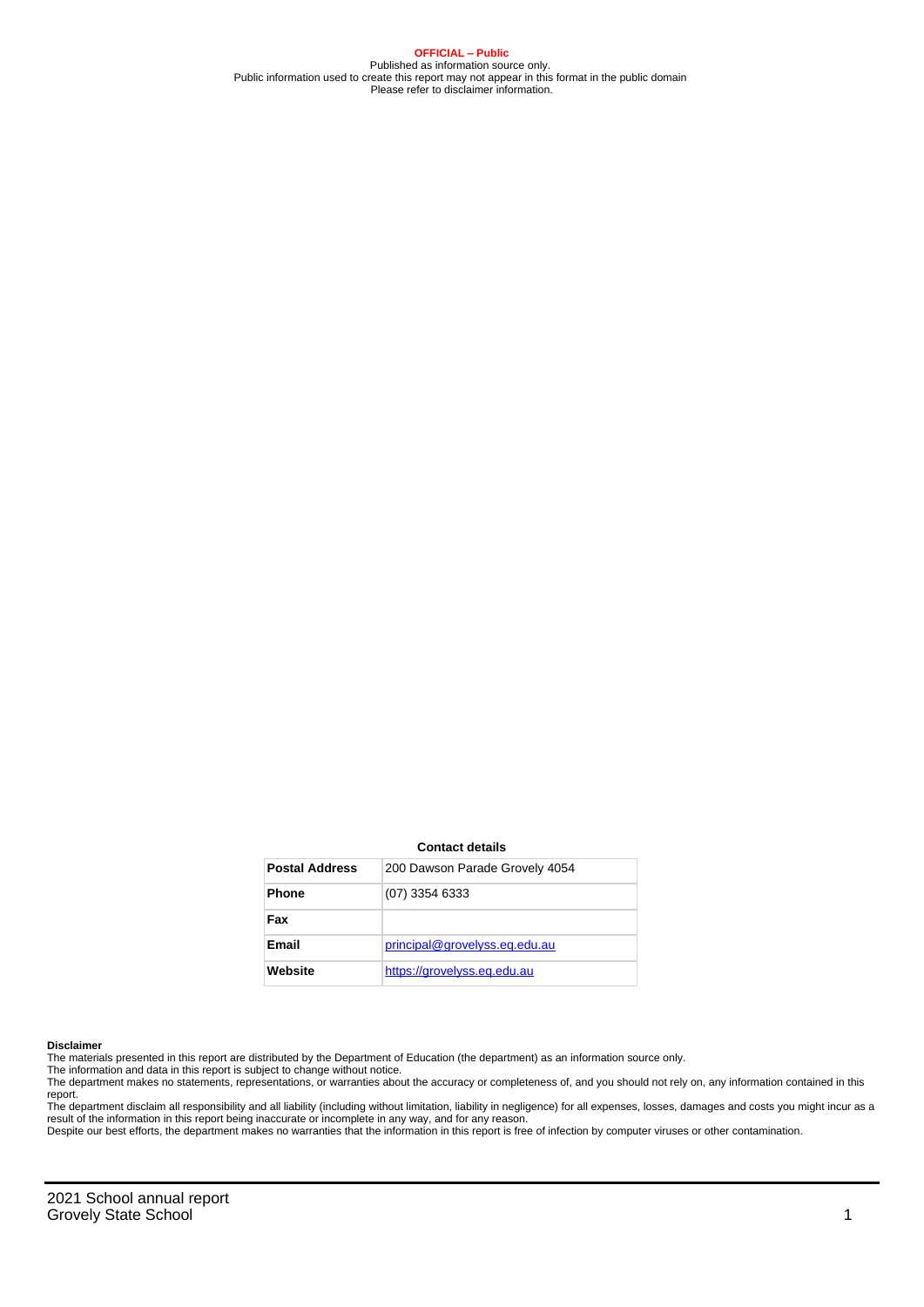| School context                   |                                                                                                                                                                                              |
|----------------------------------|----------------------------------------------------------------------------------------------------------------------------------------------------------------------------------------------|
| Coeducational or single sex      | Coeducational                                                                                                                                                                                |
| <b>Independent Public School</b> | Yes                                                                                                                                                                                          |
| Year levels offered in 2021      | Prep Year - Year 6                                                                                                                                                                           |
| Webpages                         | Additional information about Queensland state schools is located on the:<br>My School website<br>Queensland Government data website<br>Queensland Government schools directory website.<br>٠ |

# **Characteristics of the student body**

### **Student enrolments**

#### **Table 1: Student enrolments by year level**

|                   |      | <b>February</b> |      |      | <b>August</b> |      |
|-------------------|------|-----------------|------|------|---------------|------|
| <b>Year Level</b> | 2019 | 2020            | 2021 | 2019 | 2020          | 2021 |
| <b>Prep Year</b>  | 54   | 68              | 48   | 53   | 67            | 48   |
| Year 1            | 47   | 46              | 66   | 48   | 49            | 65   |
| Year 2            | 55   | 46              | 56   | 53   | 47            | 53   |
| Year <sub>3</sub> | 53   | 51              | 49   | 56   | 52            | 50   |
| Year 4            | 61   | 52              | 52   | 58   | 53            | 51   |
| Year <sub>5</sub> | 45   | 61              | 53   | 46   | 60            | 53   |
| Year <sub>6</sub> | 55   | 46              | 59   | 52   | 46            | 60   |
| <b>Total</b>      | 370  | 370             | 383  | 366  | 374           | 380  |

Notes

1. Student counts include headcount of all full- and part-time students at the school.

## **Average class sizes**

#### **Table 2: Average class size information for each phase of schooling**

| <b>Year Levels</b> | 2019 | 2020 | 2021 |
|--------------------|------|------|------|
| Prep – Year 3      | 25   | 25   | 24   |
| Year 4 – Year 6    | 24   | 25   | 26   |

Notes

1. Classes are measured against the target of 25 students per teacher in Prep to Year 3 and Years 11 to 12, and target of 28 students per teacher in Years 4 to 10. Where composite classes exist across cohorts (e.g. Year 3/4) the class size targets would be the lower cohort target.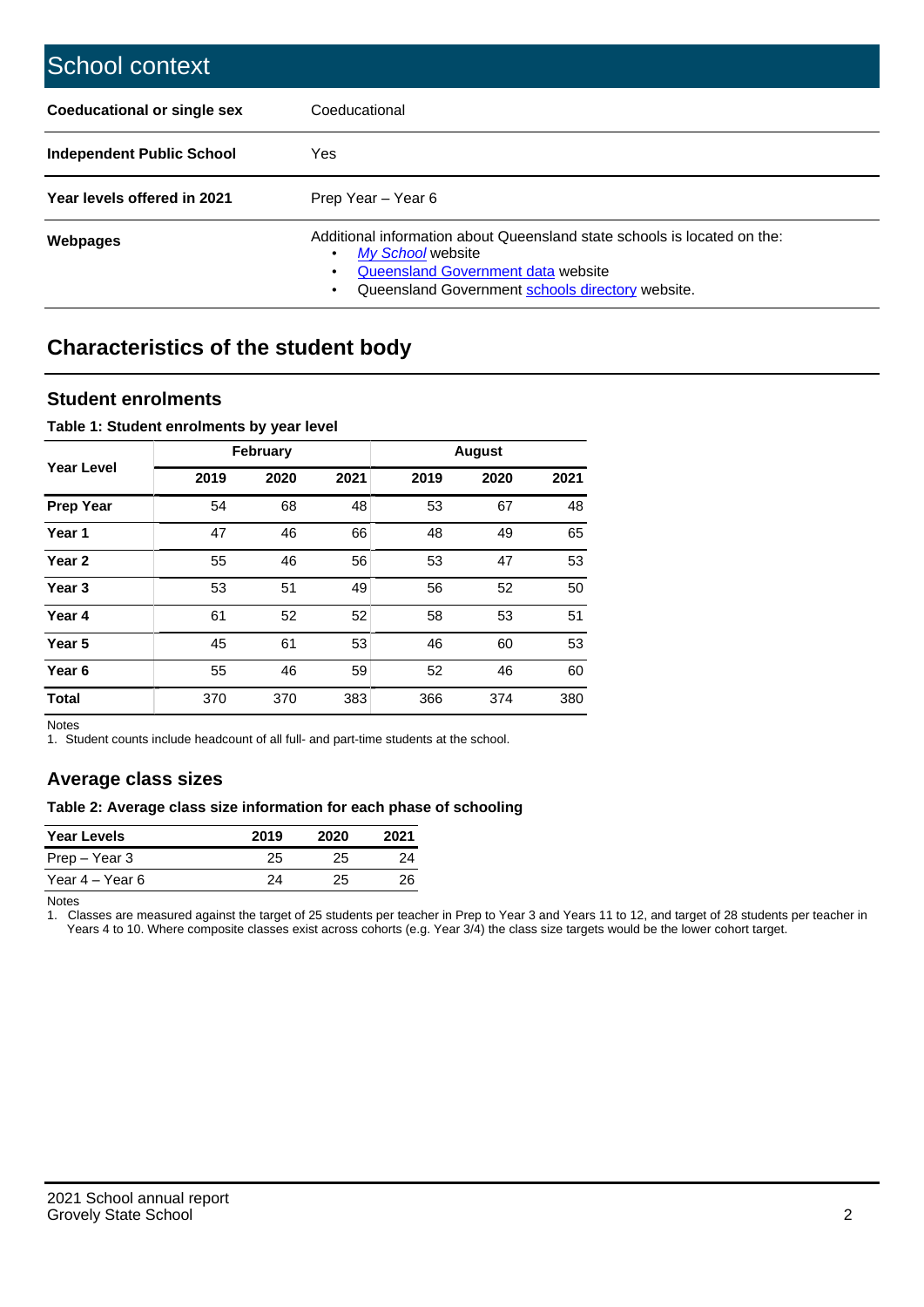## **Respectful relationships education**

To support students' learning, health and wellbeing all state schools are required to implement respectful relationships education through the Prep to Year 10 Australian Curriculum: Health and Physical Education and/or through school pastoral care programs across Prep to Year 12.

### **Parent, student and staff satisfaction**

Tables 3–5 show selected items from the Parent/Caregiver, Student and Staff School Opinion Surveys. In response to the COVID-19 health emergency, the annual school opinion surveys of students, teachers and staff were not administered in 2020. A new time series started in 2021 and data from this collection is not considered directly comparable with earlier collections due to significant methodology changes.

For state level information go to the **[School Opinion Survey](https://qed.qld.gov.au/publications/reports/statistics/schooling/schools/schoolopinionsurvey) webpage**.

#### **Table 3: Parent/Caregiver Survey**

| Percentage of parents/caregivers who agree <sup>1</sup> that:                                               | 2019  | 2020 | 2021   |
|-------------------------------------------------------------------------------------------------------------|-------|------|--------|
| This is a good school.                                                                                      | 92.7% |      | 96.9%  |
| My child likes being at this school. <sup>2</sup>                                                           | 95.2% |      | 95.3%  |
| My child feels safe at this school. <sup>2</sup>                                                            | 95.2% |      | 94.0%  |
| My child's learning needs are being met at this school. <sup>2</sup>                                        | 97.6% |      | 93.8%  |
| My child is making good progress at this school. <sup>2</sup>                                               | 95.2% |      | 95.3%  |
| Teachers at this school expect my child to do his or her best. <sup>2</sup>                                 | 92.9% |      | 100.0% |
| Teachers at this school provide my child with useful feedback about his or her school<br>work. <sup>2</sup> | 92.9% |      | 96.8%  |
| Teachers at this school motivate my child to learn. <sup>2</sup>                                            | 92.9% |      | 96.9%  |
| Teachers at this school treat students fairly. <sup>2</sup>                                                 | 89.7% |      | 93.9%  |
| can talk to my child's teachers about my concerns. <sup>2</sup>                                             | 95.1% |      | 97.0%  |
| This school works with me to support my child's learning. <sup>2</sup>                                      | 92.5% |      | 95.5%  |
| This school takes parents' opinions seriously. <sup>2</sup>                                                 | 95.1% |      | 93.1%  |
| Student behaviour is well managed at this school. <sup>2</sup>                                              | 79.5% |      | 91.9%  |
| This school looks for ways to improve. <sup>2</sup>                                                         | 90.2% |      | 91.8%  |
| This school is well maintained. <sup>2</sup>                                                                | 85.7% |      | 90.6%  |

Notes

1. Agree represents the percentage of respondents who Somewhat Agree, Agree or Strongly Agree with the statement.

2. Nationally agreed parents/caregiver items.

3. DW = Data withheld to ensure confidentiality.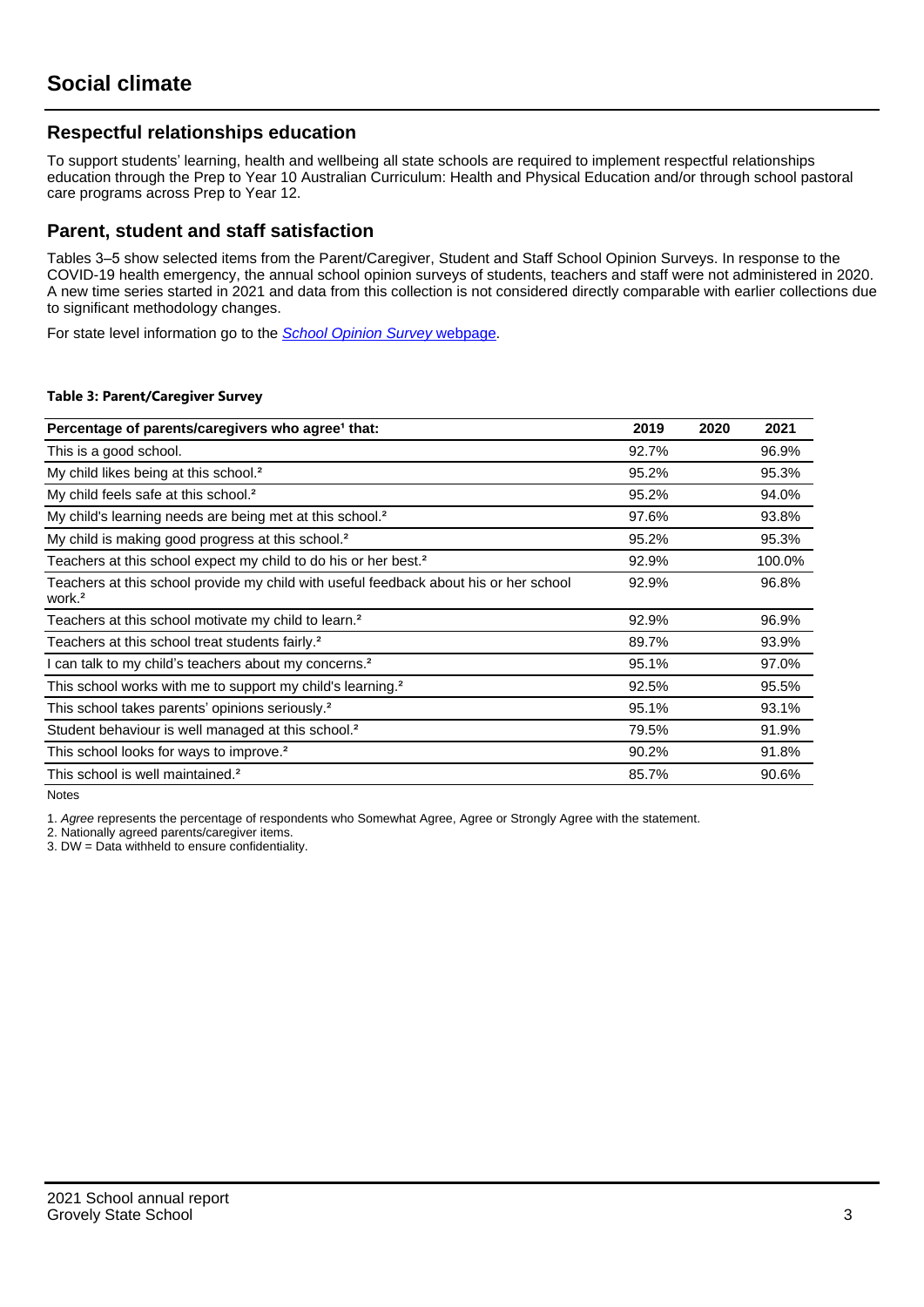#### **Table 4: Student Survey**

| Percentage of students who agree <sup>1</sup> that:                            | 2019  | 2020 | 2021  |
|--------------------------------------------------------------------------------|-------|------|-------|
| I like being at my school. <sup>2</sup>                                        | 93.2% |      | 86.7% |
| I feel safe at my school. <sup>2</sup>                                         | 93.1% |      | 87.1% |
| My teachers motivate me to learn. <sup>2</sup>                                 | 94.9% |      | 92.4% |
| My teachers expect me to do my best. <sup>2</sup>                              | 96.6% |      | 97.8% |
| My teachers provide me with useful feedback about my school work. <sup>2</sup> | 94.0% |      | 85.9% |
| Teachers at my school treat students fairly. <sup>2</sup>                      | 84.7% |      | 84.2% |
| I can talk to my teachers about my concerns. <sup>2</sup>                      | 85.5% |      | 83.9% |
| My school takes students' opinions seriously. <sup>2</sup>                     | 92.3% |      | 82.8% |
| Student behaviour is well managed at my school. <sup>2</sup>                   | 74.4% |      | 69.9% |
| My school looks for ways to improve. <sup>2</sup>                              | 95.7% |      | 89.9% |
| My school is well maintained. <sup>2</sup>                                     | 90.7% |      | 85.4% |
| My school gives me opportunities to do interesting things. <sup>2</sup>        | 92.2% |      | 87.6% |

Notes

1. Agree represents the percentage of respondents who Somewhat Agree, Agree or Strongly Agree with the statement.

2. Nationally agreed student items.

3. DW = Data withheld to ensure confidentiality.

#### **Table 5: Staff Survey**

| Percentage of staff who agree <sup>1</sup> that:                                                            | 2019   | 2020 | 2021   |
|-------------------------------------------------------------------------------------------------------------|--------|------|--------|
| I feel confident embedding Aboriginal and Torres Strait Islander perspectives across the<br>learning areas. | 91.3%  |      | 94.4%  |
| I enjoy working at this school. <sup>2</sup>                                                                | 96.9%  |      | 100.0% |
| I feel this school is a safe place in which to work. <sup>2</sup>                                           | 93.8%  |      | 100.0% |
| I receive useful feedback about my work at this school. <sup>2</sup>                                        | 87.5%  |      | 88.5%  |
| Students are encouraged to do their best at this school. <sup>2</sup>                                       | 100.0% |      | 100.0% |
| Students are treated fairly at this school. <sup>2</sup>                                                    | 96.9%  |      | 100.0% |
| Student behaviour is well managed at this school. <sup>2</sup>                                              | 90.6%  |      | 100.0% |
| Staff are well supported at this school. <sup>2</sup>                                                       | 96.8%  |      | 100.0% |
| This school takes staff opinions seriously. <sup>2</sup>                                                    | 90.3%  |      | 96.2%  |
| This school looks for ways to improve. <sup>2</sup>                                                         | 96.9%  |      | 100.0% |
| This school is well maintained. <sup>2</sup>                                                                | 87.5%  |      | 96.2%  |
| This school gives me opportunities to do interesting things. <sup>2</sup>                                   | 90.6%  |      | 100.0% |

Notes

1. Agree represents the percentage of respondents who Somewhat Agree, Agree or Strongly Agree with the statement.

2. Nationally agreed staff items.

3. DW = Data withheld to ensure confidentiality.

## **Description of how this school manages non-attendance**

Queensland state schools manage non-attendance in line with the Queensland Department of Education procedures: [Managing Student Absences and Enforcing Enrolment and Attendance at State Schools](https://ppr.qed.qld.gov.au/pp/managing-student-absences-and-enforcing-enrolment-and-attendance-at-state-schools-procedure); and [Roll Marking in State Schools,](https://ppr.qed.qld.gov.au/pp/roll-marking-in-state-schools-procedure) which outline processes for managing and recording student attendance and absenteeism.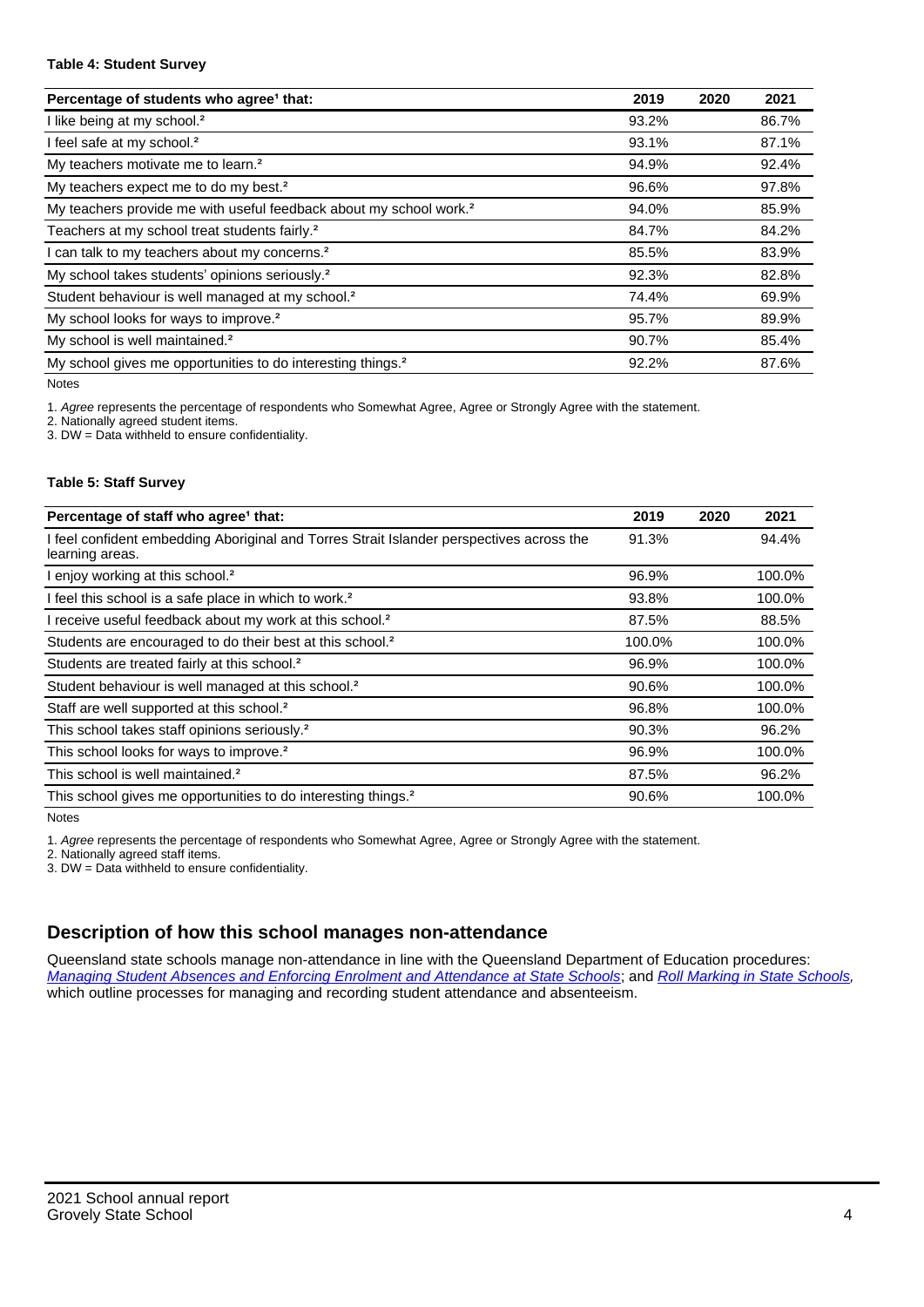## **School disciplinary absences**

#### **Table 6: Count of school disciplinary absences at this school**

| Type of school disciplinary absence | 2019 | 2020 | 2021 |
|-------------------------------------|------|------|------|
| Short suspension                    | 22   | 30   | 24   |
| Long suspension                     | O    |      |      |
| Exclusion                           | 0    |      | 0    |
| Total                               | 22   | 30   | 24   |

Notes

1. School disciplinary absence (SDA) data is a total of short suspensions (1–10 days), long suspensions (11–20 days), exclusions and cancellations. 2. The number of SDAs is not the number of students who received an SDA as one student may be suspended several times in a school year. Each time a student is suspended it is recorded as an additional SDA. The data does not reflect the outcomes of appeal decisions.

3. 2020 data was impacted by the COVID-19 health emergency. There were significantly fewer SDAs during the home-based learning period (the first five weeks of Term 2) compared to other years.

# **School funding**

## **School income broken down by funding source**

School income, reported by financial year accounting cycle using standardised national methodologies and broken down by funding source is available via the [My School](http://www.myschool.edu.au/) website.

#### **How to access our income details**

- 1. Click on the My School link <http://www.myschool.edu.au/>.
- 2. Enter the school name or suburb of the school you wish to search.

|  | Search by school name or suburb |  | <b>School sector</b> |  | $\sim$ and $\sim$ represents the set of $\sim$ | <b>State</b> |  |  |  |
|--|---------------------------------|--|----------------------|--|------------------------------------------------|--------------|--|--|--|
|--|---------------------------------|--|----------------------|--|------------------------------------------------|--------------|--|--|--|

3. Click on View School Profile to access the school's profile.



4. Click on Finances and select the appropriate year to view school financial information.

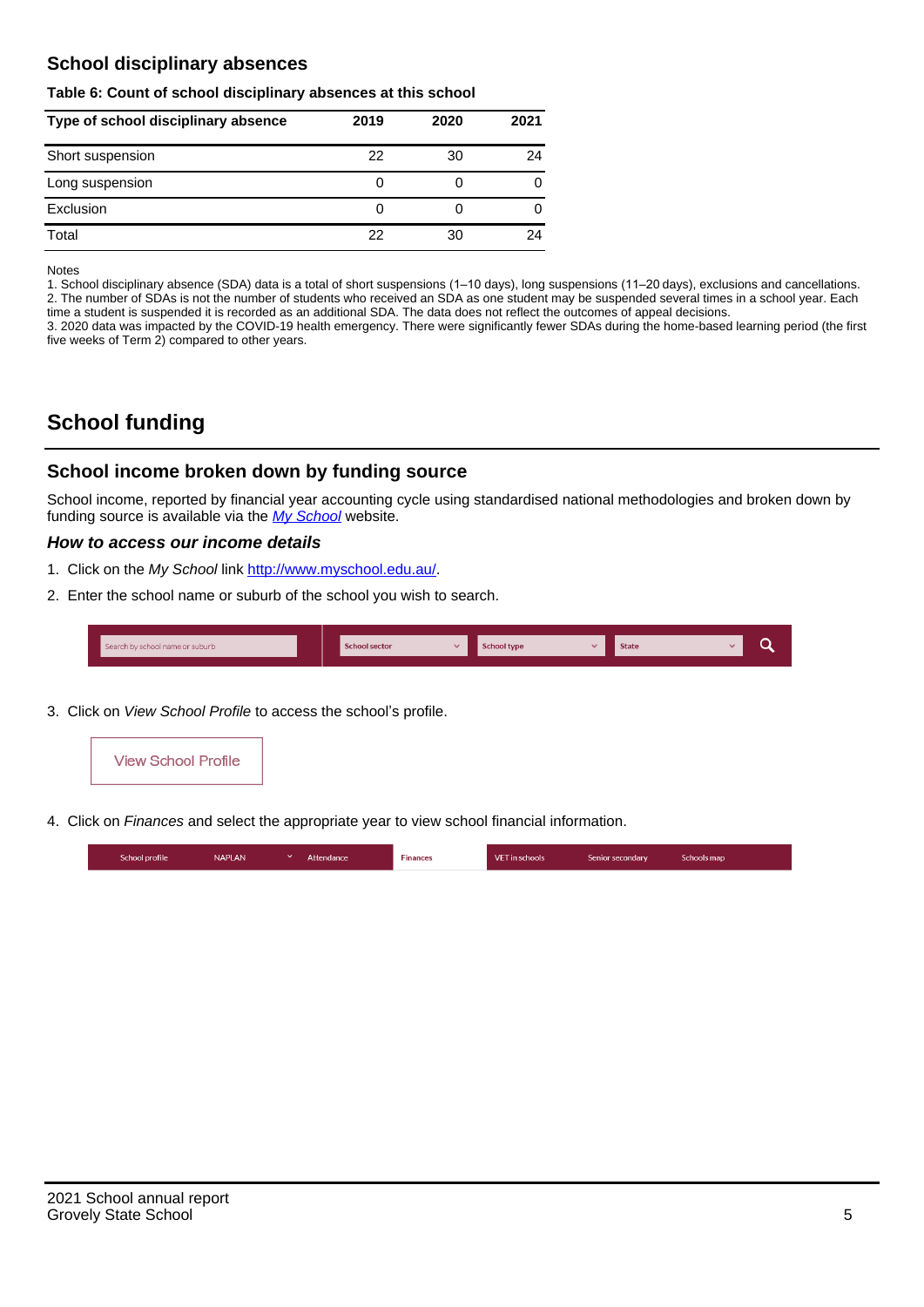# **Teacher standards and qualifications**

The Teacher registration eligibility requirements: Policy (p.1) states:

To be eligible for registration, a person must satisfy the Queensland College of Teachers (QCT) that they meet requirements regarding qualification and experience, or have otherwise met the requirements of the Australian Professional Standards for Teachers (APST). A person must also satisfy the QCT that they are suitable to teach and meet English language proficiency requirements. All these requirements are specified in the Act and the Education (Queensland College of Teachers) Regulation 2005 (the Regulation).

The qualifications required for teacher registration are successful completion of either -

- (a) a four-year initial teacher education program including teacher education studies of at least one year (e.g. a Bachelor of Education, or a double Bachelor degree in Science and Teaching) or
- (b) a one-year graduate initial teacher education program following a degree (e.g. a one-year Graduate Diploma of Education (Secondary) after a three-year Bachelor degree) or
- (c) another course of teacher education that the QCT is reasonably satisfied is the equivalent of (a) or (b). These are considered on a case-by-case basis.

For more information, please refer to the following link:

• <https://www.qct.edu.au/registration/qualifications>

# **Workforce composition**

## **Staff composition, including Indigenous staff**

#### **Table 7: Workforce composition for this school**

|                    |      | <b>Teaching staff</b> |      |      | Non-teaching staff |      |      | Indigenous staff |      |
|--------------------|------|-----------------------|------|------|--------------------|------|------|------------------|------|
| <b>Description</b> | 2019 | 2020                  | 2021 | 2019 | 2020               | 2021 | 2019 | 2020             | 2021 |
| Headcount          | 26   | 26                    |      | 20   |                    | 20   |      |                  | <ວ   |
| <b>FTE</b>         | 23   | 23                    | 24   |      |                    | 12   |      |                  | כ>   |

Notes

1. Teaching staff includes school leaders.

2. Indigenous refers to Aboriginal and Torres Strait Islander people of Australia.

3. FTE = full-time equivalent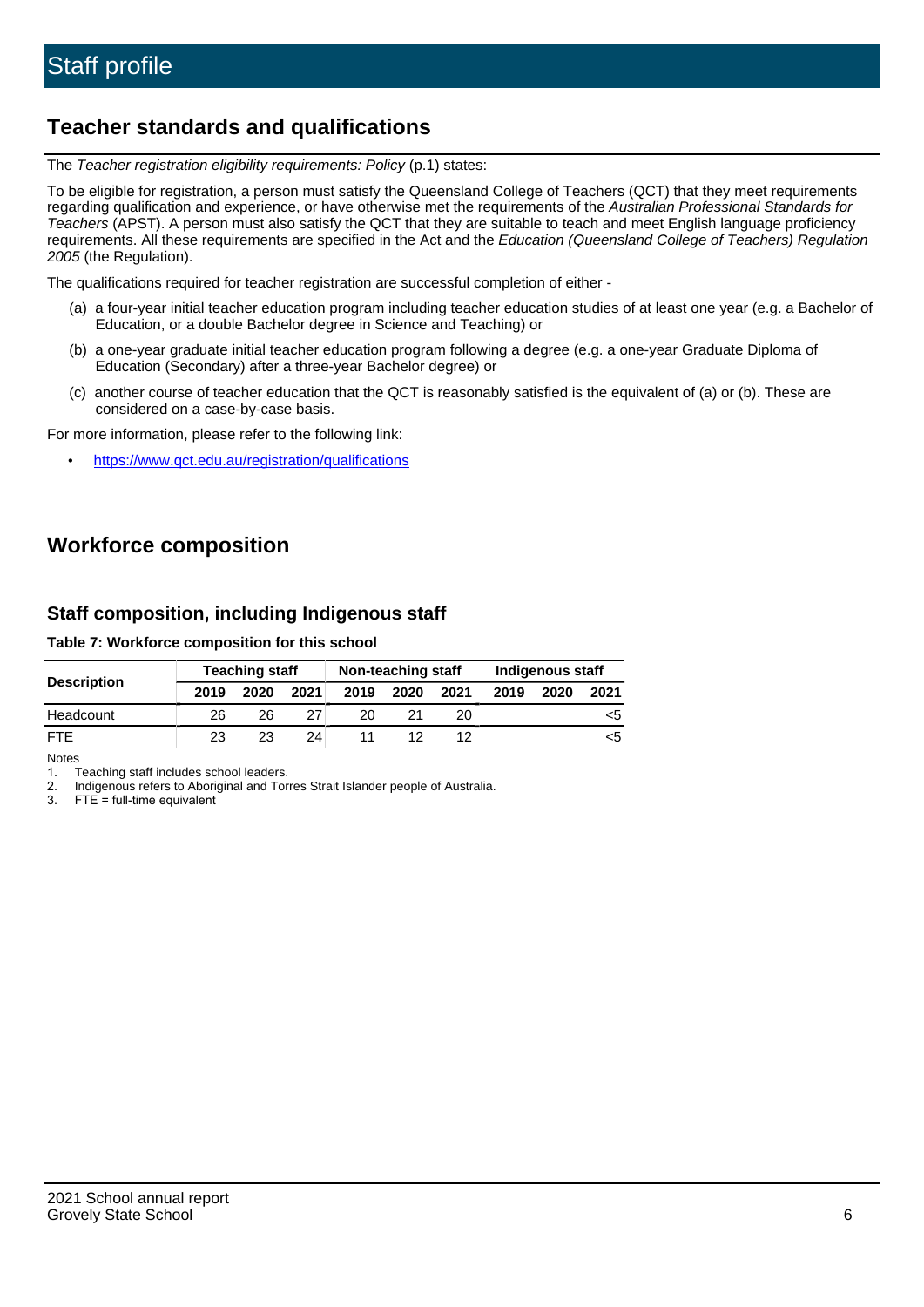# **Key student outcomes**

## **Student attendance**

Tables 8–9 show attendance rates at this school as percentages. In 2020, the COVID-19 health emergency affected student attendance in Queensland Government schools. Comparisons between 2020 and other years' attendance data should not be made.

#### **Table 8: Overall student attendance at this school**

| <b>Description</b>                                  | 2019 | 2020 | 2021 |
|-----------------------------------------------------|------|------|------|
| Overall attendance rate for students at this school | 90%  | 89%  | 89%  |

Notes

1. The attendance rate is the full- and part-time days attended as a percentage of enrolled school days.

2. Full-time students only.

#### **Table 9: Student attendance rates for each year level at this school**

| <b>Year Level</b> | 2019 | 2020 | 2021 |
|-------------------|------|------|------|
| Prep Year         | 90%  | 90%  | 88%  |
| Year <sub>1</sub> | 90%  | 89%  | 87%  |
| Year 2            | 89%  | 89%  | 89%  |
| Year <sub>3</sub> | 91%  | 88%  | 91%  |
| Year 4            | 88%  | 91%  | 88%  |
| Year 5            | 92%  | 86%  | 91%  |
| Year <sub>6</sub> | 90%  | 88%  | 90%  |

Notes

1. The attendance rate is the full- and part-time days attended as a percentage of enrolled school days.

2. Full-time students only.

3. DW = Data withheld to ensure confidentiality